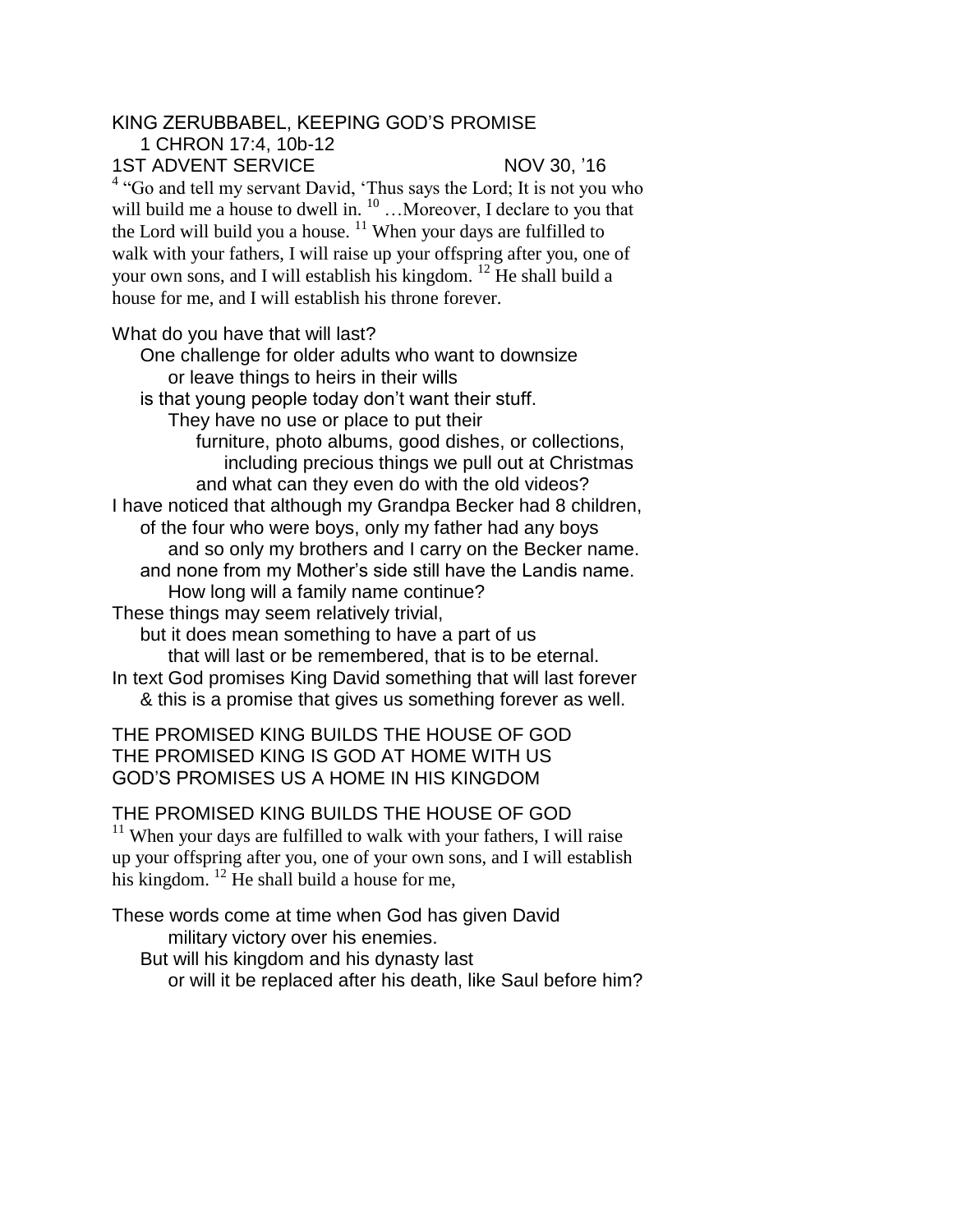David seems to realize that if the kingdom is to last it will not be because of military or political power but because of God's presence with them. So David plans to build a great temple for God in his capital city to remind people to be faithful to him. But God sends the prophet Nathan to tell David that his temple will not be built by David, a man of war but by a man of peace, by one of his sons. It just so happens David has a son whose name is Solomon, from the Hebrew word for peace: Shalom. God here promises that David's dynasty, i.e. his house, will continue with his descendants on the throne and a house of God will be built showing God is with them. Sure enough, when Solomon becomes king, he rides into Jerusalem on a donkey, not a war horse, showing he comes in peace as the rightful king. He does build a magnificent temple for God. But, unfortunately, the people of Israel and David's own descendants to not remember to depend on God to preserve them. The kingdom is split after Solomon dies and most forsake both David's line & the temple. As the years go on, those remaining become more unfaithful until finally the Babylonians take over, depose the king and totally destroy the temple. But what about God's promise? God has not forgotten. And God always, always, always does what he says. The day comes when Babylon in turn is overthrown by Persia & God works things out so Israelites, now known as Jews return to the ancient promised land, and there is a surviving descendant of David's royal line who is put in charge. His name is "Zer" - meaning shoot of Babylon: Zerubbabel. A new shoot comes up yet from the old stump. He is made ruler not by his own might but by the powerful working of God's Spirit. And what does he do when he returns to Jerusalem? He rebuilds the temple. Despite all the failures of men through the ages, God is faithful to his promise to preserve David's house

with the house of God's presence among them.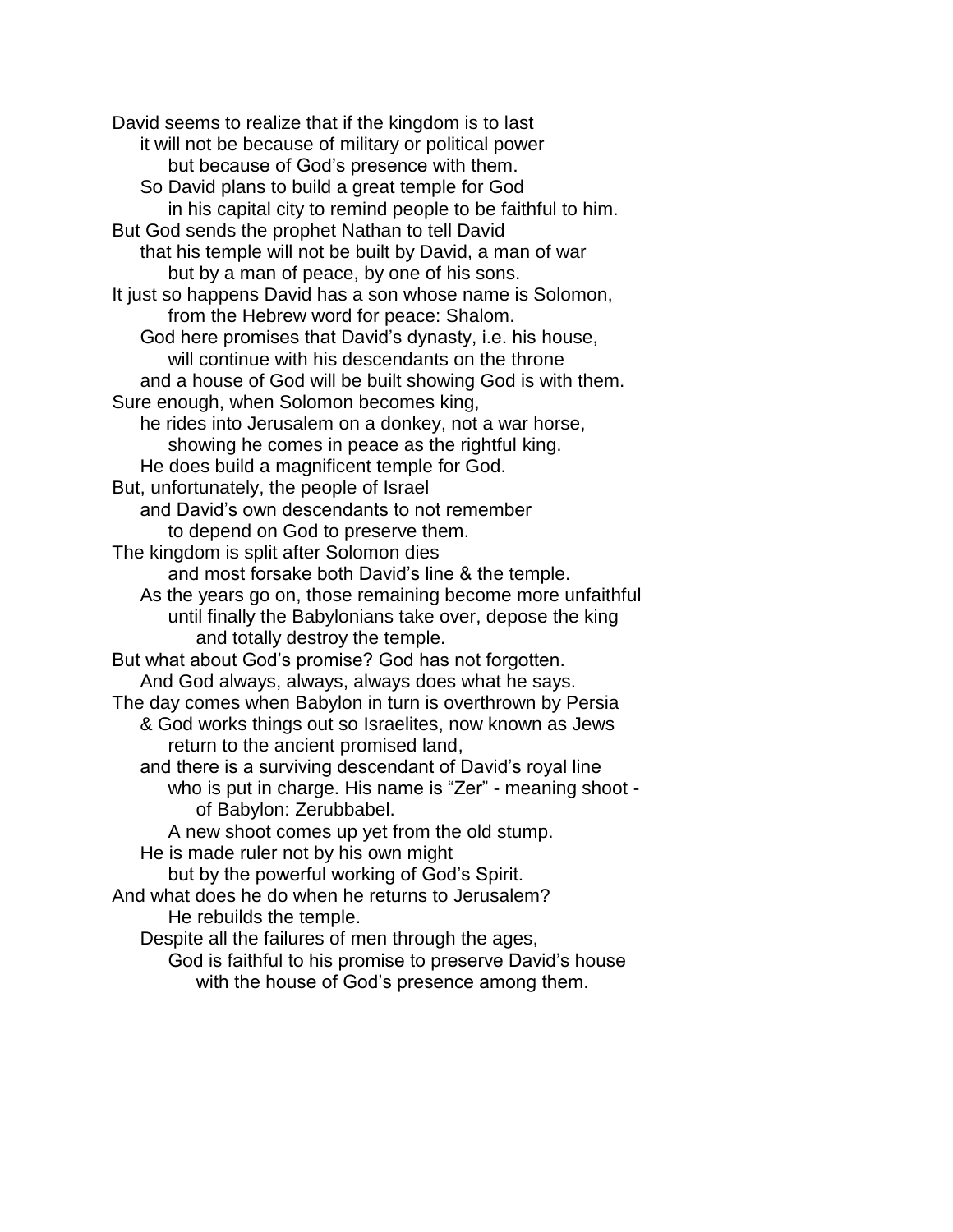But that is not the end of the story.

Things are still hard for David's kingdom. They are overtaken by Greek empire, then Roman They are ruled by a brutal king named Herod the Great, not a descendant of David, who to get political favor with the Jews begins to rebuild Zerubbabel's temple But God has not forgotten his promise.

THE PROMISED KING IS GOD AT HOME WITH US  $12$  He shall build a house for me, and I will establish his throne forever. As the genealogy in Matthew's gospel shows, even without last names, the Jews carefully kept track of family lines from father to son, as a sign of confidence that God would indeed keep the promises he had made to their forefathers. So Matthew traces the line from David to Zerubbabel and from him to Jesus, the Son of David. Once again, in little town named Nazareth, meaning "sprout" there is a Nazarene, a "zer," a shoot or sprout from the ancient stump that is still not dead. As prophesied, by Zechariah, a prophet at time of Zerubbabel, he enters Jerusalem on a donkey, showing him to be the prince of peace and rightful heir of Solomon. One of the first & last things he does in ministry is go to temple to clean up the mess that has developed there which angers the corrupted religious leaders who ask what gives him the right to do this He answers, "Destroy this temple, and I will raise it in 3 days." The temple he is talking about is not Herod's building. It is the place where God truly dwells on earth with his people: the body of Jesus. Just as God has promised, David's son has built the temple and at the same time God himself builds the house because this Son of David is God who has come to dwell among us. And God's presence is what preserves the kingdom. God promised that this kingdom will last forever, not because it is the throne of David who died but because it is the throne of Jesus who died for us, for all of us who are failing and unfaithful,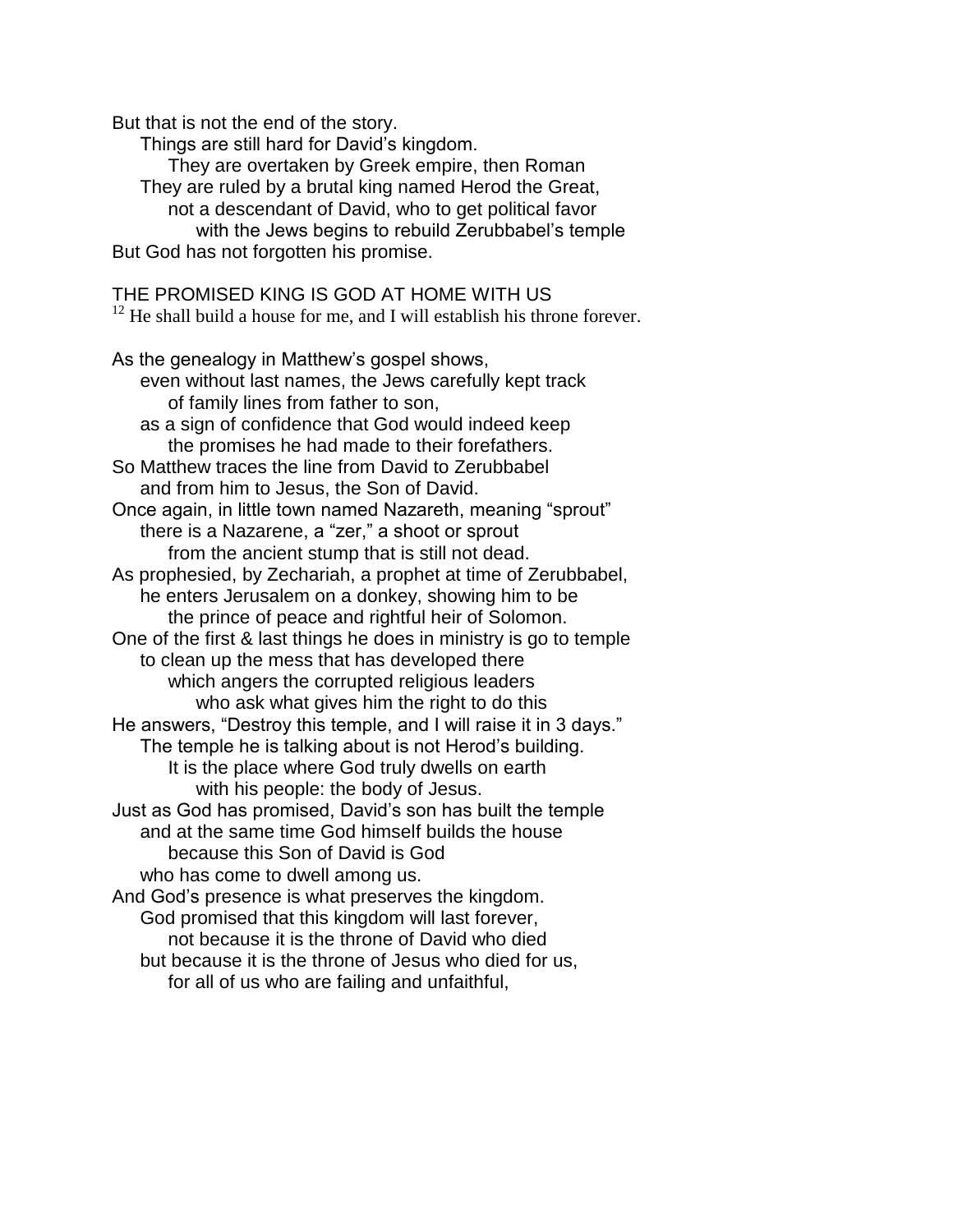and then rose again to eternal life and now reigns at God's right hand forever. This kingdom, this house or dynasty, is house in another sense. It is the household, the family of God. And it is in within these people that God now lives today. We are built together by God into his house of living stones, the temple of the Holy Spirit, so that we ourselves are children of the King who lives and reigns within our hearts. It is to be here, among us, that people find God, as we live at peace with each other and speak peace to people of all nations. Like David and his family and all the families after him, we will forget and fail to faithfully keep our promises. But God continues to keep his promises When he says forever, he means forever.

## GOD'S PROMISES US A HOME IN HIS KINGDOM

<sup>4</sup> "Go and tell my servant David, 'Thus says the Lord; It is not you who will build me a house to dwell in.  $10^{\circ}$  ... Moreover, I declare to you that the Lord will build you a house.

Will anything we are or have last or be remembered? The answer is yes. Not because of anything great we have done or made but because of the great things God has done for us. Not because of the name we put on our children but because God has put his name on us and on our children in Holy Baptism. Not because of anything others will inherit from us but because of what we inherit because of the death of Jesus for us. Jesus, the builder of God's house, has gone to prepare a place for us in his father's house, an eternal home in heaven. There all that we are, except our sinful human nature, will not only be remembered but remain in the personal and glorious presence of Jesus who came to be humbly present with us. Because now through faith our names are added to that long list of descendants from the house of David because his son Jesus has adopted us as his children.